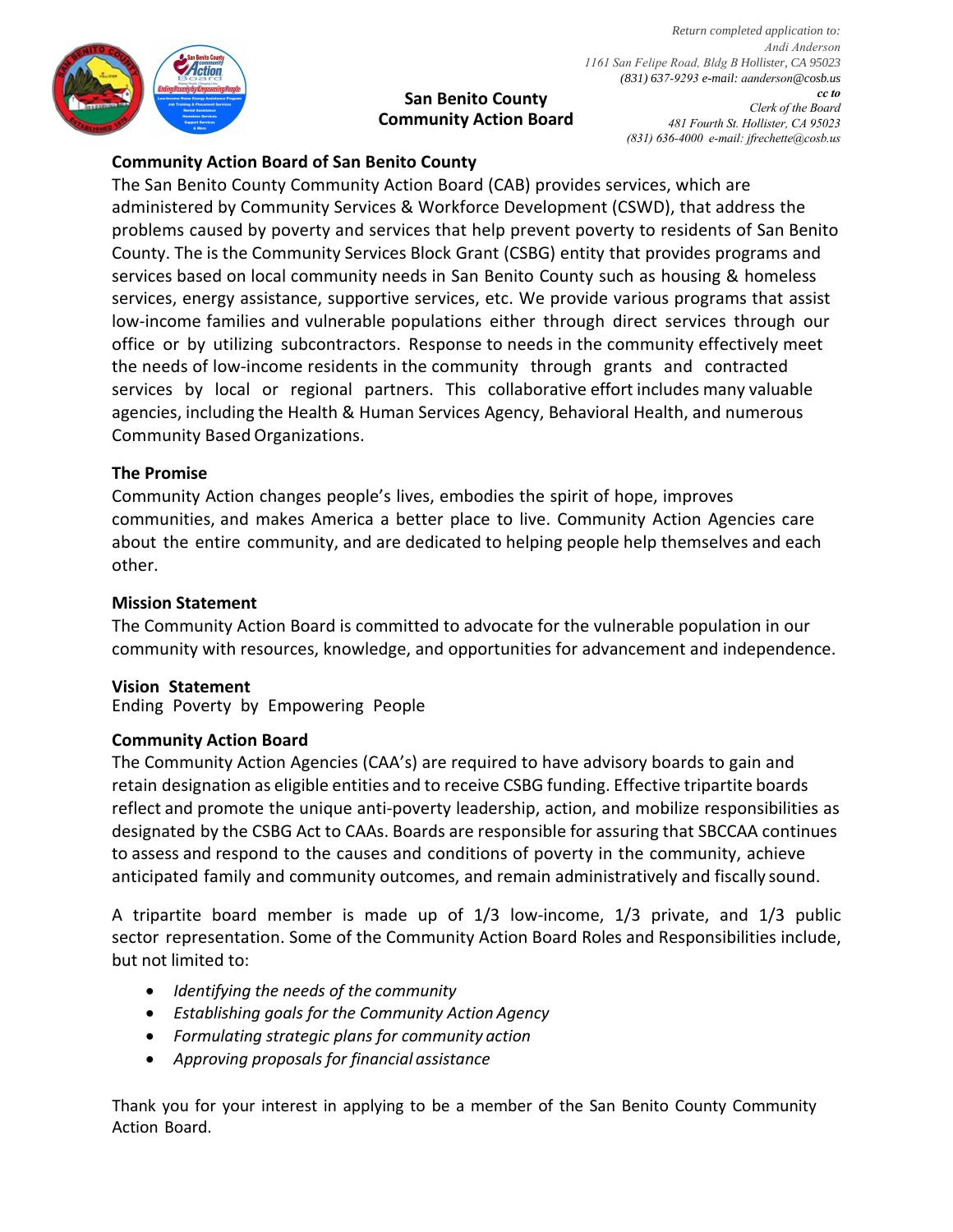|                                                                                                     | <b>San Benito County</b><br><b>Community Action Board</b>                                                                                                                                                                                                                                                                                                                                                                                                                                 | cc to<br>Clerk of the Board<br>481 Fourth St. Hollister, CA 95023<br>$(831)$ 636-4000 e-mail: jfrechette@cosb.us |
|-----------------------------------------------------------------------------------------------------|-------------------------------------------------------------------------------------------------------------------------------------------------------------------------------------------------------------------------------------------------------------------------------------------------------------------------------------------------------------------------------------------------------------------------------------------------------------------------------------------|------------------------------------------------------------------------------------------------------------------|
|                                                                                                     |                                                                                                                                                                                                                                                                                                                                                                                                                                                                                           |                                                                                                                  |
|                                                                                                     |                                                                                                                                                                                                                                                                                                                                                                                                                                                                                           |                                                                                                                  |
| Mailing                                                                                             | Address and the contract of the contract of the contract of the contract of the contract of the contract of the contract of the contract of the contract of the contract of the contract of the contract of the contract of th                                                                                                                                                                                                                                                            |                                                                                                                  |
| Physical                                                                                            |                                                                                                                                                                                                                                                                                                                                                                                                                                                                                           |                                                                                                                  |
|                                                                                                     |                                                                                                                                                                                                                                                                                                                                                                                                                                                                                           |                                                                                                                  |
|                                                                                                     | Occupation <b>Contract Contract Contract Contract Contract Contract Contract Contract Contract Contract Contract Contract Contract Contract Contract Contract Contract Contract Contract Contract Contract Contract Contract Con</b><br>Must be a San Benito County Board of Supervisor or their appointee, a San Benito County resident and will serve a 3-year                                                                                                                          |                                                                                                                  |
| <b>Board of Supervisor Representative</b><br>term.<br><b>Private Sector</b><br>serve a 3-year term. | Must be a Member of an Organization or Business, in San Benito County, be a resident of San Benito County and will                                                                                                                                                                                                                                                                                                                                                                        |                                                                                                                  |
| Low Income                                                                                          | Elected representatives of the poor: Representatives of the poor from each supervisorial district shall be democratically<br>selected by members of the public attending public meetings of the CAB, who live within the supervisorial district to be<br>represented and must either be living in poverty or be from an organization that represents low-income groups.<br>Representatives elected to each supervisorial district must live in the district and will serve a 3-year term. |                                                                                                                  |

2. Name of referring organization/person supporting this application (Ifapplicable)

3. Share your interest on why you would like to serve on the Community Action Board? Share how your commitment, passion or ability to serve aligns to the CAB mission.